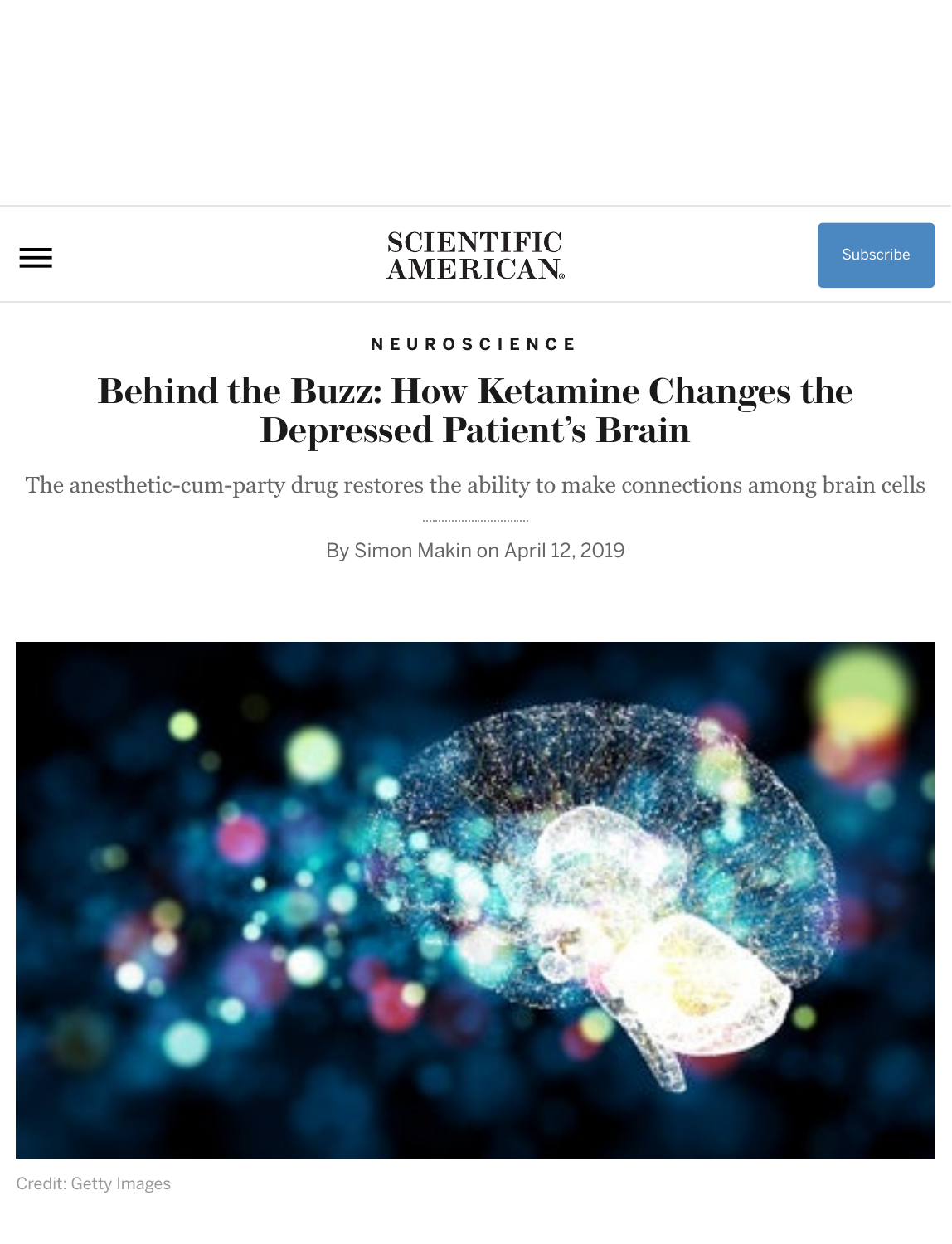The Food and Drug Administration's approval in March of a depression treatment based on ketamine generated headlines, in part, because the drug represents a completely new approach for dealing with a condition the World Health Organization has labeled the leading cause of disability worldwide. The FDA's approval marks the first genuinely new type of psychiatric drug—for any condition—to be brought to market in more than 30 years.

Although better known as a party drug, the anesthetic ketamine has spurred excitement in psychiatry for almost 20 years, since researchers first showed that it alleviated depression in a matter of hours. The rapid reversal of symptoms contrasted sharply with the existing set of antidepressants, which take weeks to begin working. Subsequent studies have shown ketamine works for patients who have failed to respond to multiple other treatments, and so are deemed "treatment-resistant."

Despite this excitement, researchers still don't know exactly how ketamine exerts its effects. A leading theory proposes that it stimulates regrowth of synapses (connections between neurons), effectively rewiring the brain. Researchers have seen these effects in animals' brains, but the exact details and timing are elusive.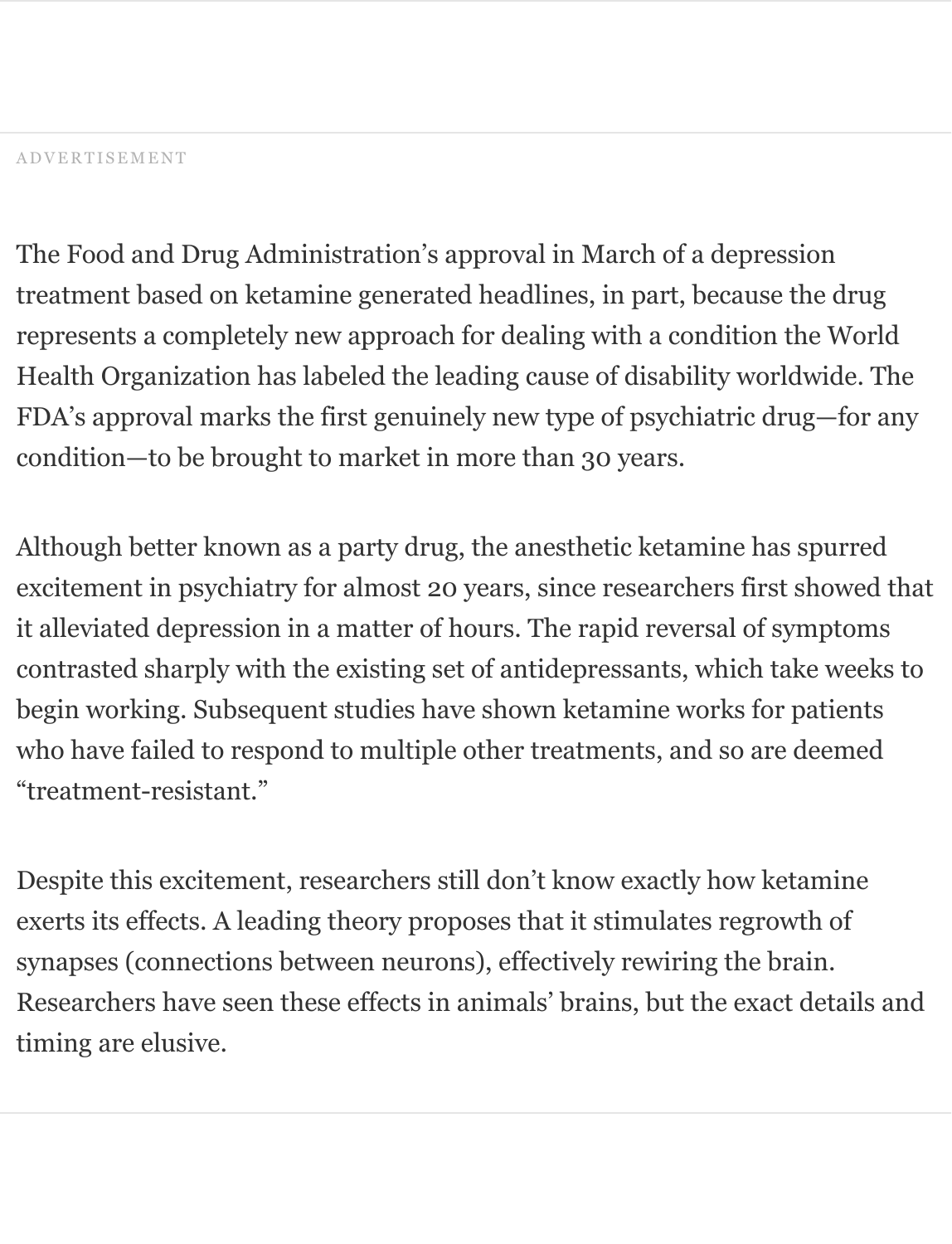#### ADVERTISEMENT

A new study, from a team led by neuroscientist and psychiatrist Conor Liston at Weill Cornell Medicine, has confirmed that synapse growth is involved, but not in the way many researchers were expecting. Using cutting-edge technology to visualize and manipulate the brains of stressed mice, the study reveals how ketamine first induces changes in brain circuit function, improving "depressed" mice's behavior within three hours, and only later stimulating regrowth of synapses.

As well as shedding new light on the biology underlying depression, the work suggests new avenues for exploring how to sustain antidepressant effects over the long term. "It's a remarkable engineering feat, where they were able to visualize changes in neural circuits over time, corresponding with behavioral effects of ketamine," says Carlos Zarate, chief of the Experimental Therapeutics and Pathophysiology Branch at the National Institute of Mental Health, who was not involved in the study. "This work will likely set a path for what treatments should be doing before we move them into the clinic."

Another reason ketamine has researchers excited is that it works differently than existing antidepressants. Rather than affecting one of the "monoamine" neurotransmitters (serotonin, norepinephrine and dopamine), as standard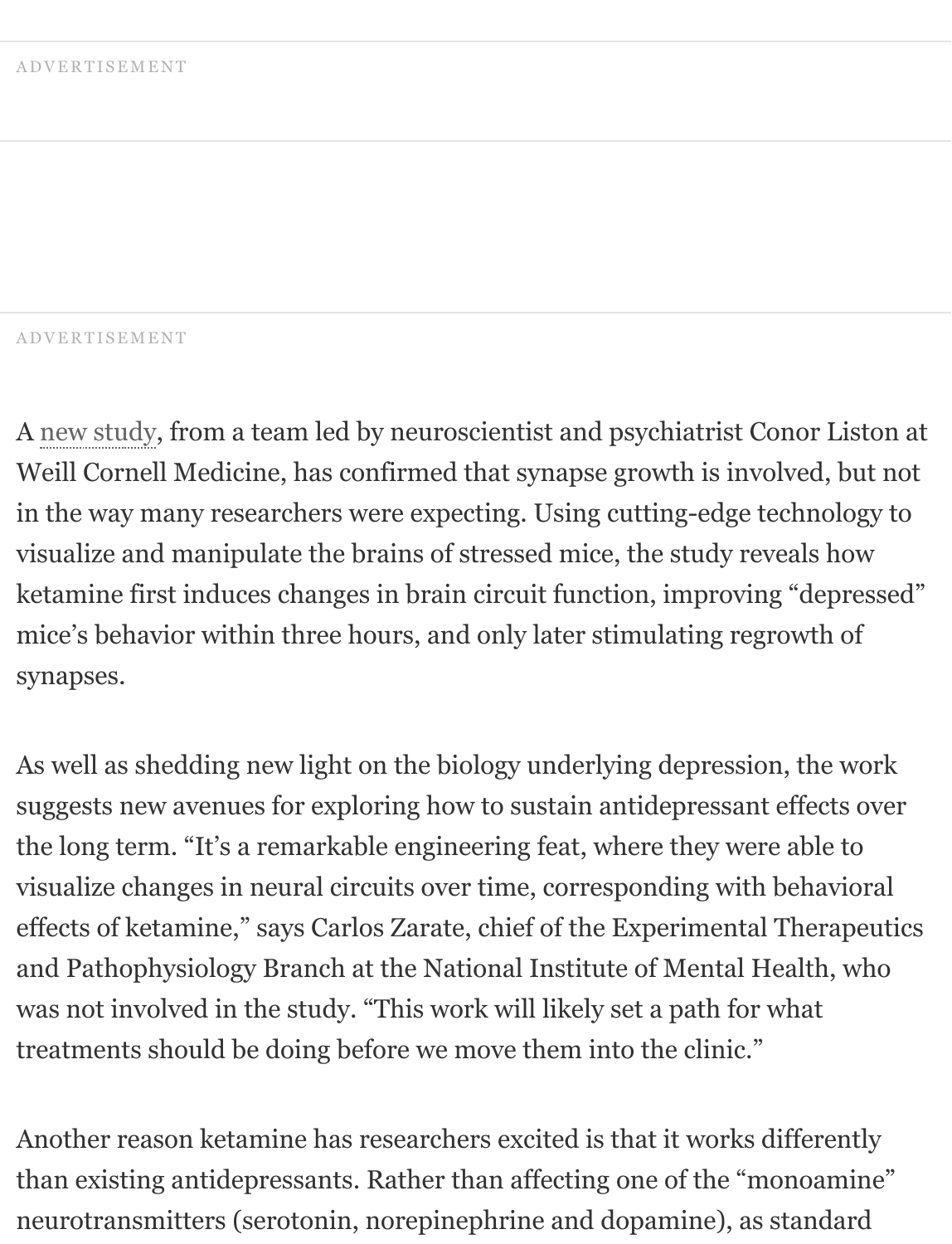antidepressants do, it acts on glutamate, the most common chemical messenger in the brain. Glutamate plays an important role in the changes synapses undergo in response to experiences that underlie learning and memory. That is why researchers suspected such "neuroplasticity" would lie at the heart of ketamine's antidepressant effects.

Ketamine's main drawback is its side effects, which include out-of-body experiences, addiction and bladder problems. It is also not a "cure." The majority of recipients who have severe, difficult-to-treat depression will ultimately relapse. A course of multiple doses typically wears off within a few weeks to months. Little is known about the biology underlying depressive states, remission and relapse. "A big question in the field concerns the mechanisms that mediate transitions between depression states over time," Liston says. "We were trying to get a better handle on that in the hopes we might be able to figure out better ways of preventing depression and sustaining recovery."

Chronic stress depletes synapses in certain brain regions, notably the medial prefrontal cortex (mPFC), an area implicated in multiple aspects of depression. Mice subjected to stress display depressionlike behaviors, and with antidepressant treatment, they often improve. In the new study, the researchers used light microscopes to observe tiny structures called spines located on dendrites (a neuron's "input" wires) in the mPFC of stressed mice. Spines play a key role because they form synapses if they survive for more than a few days.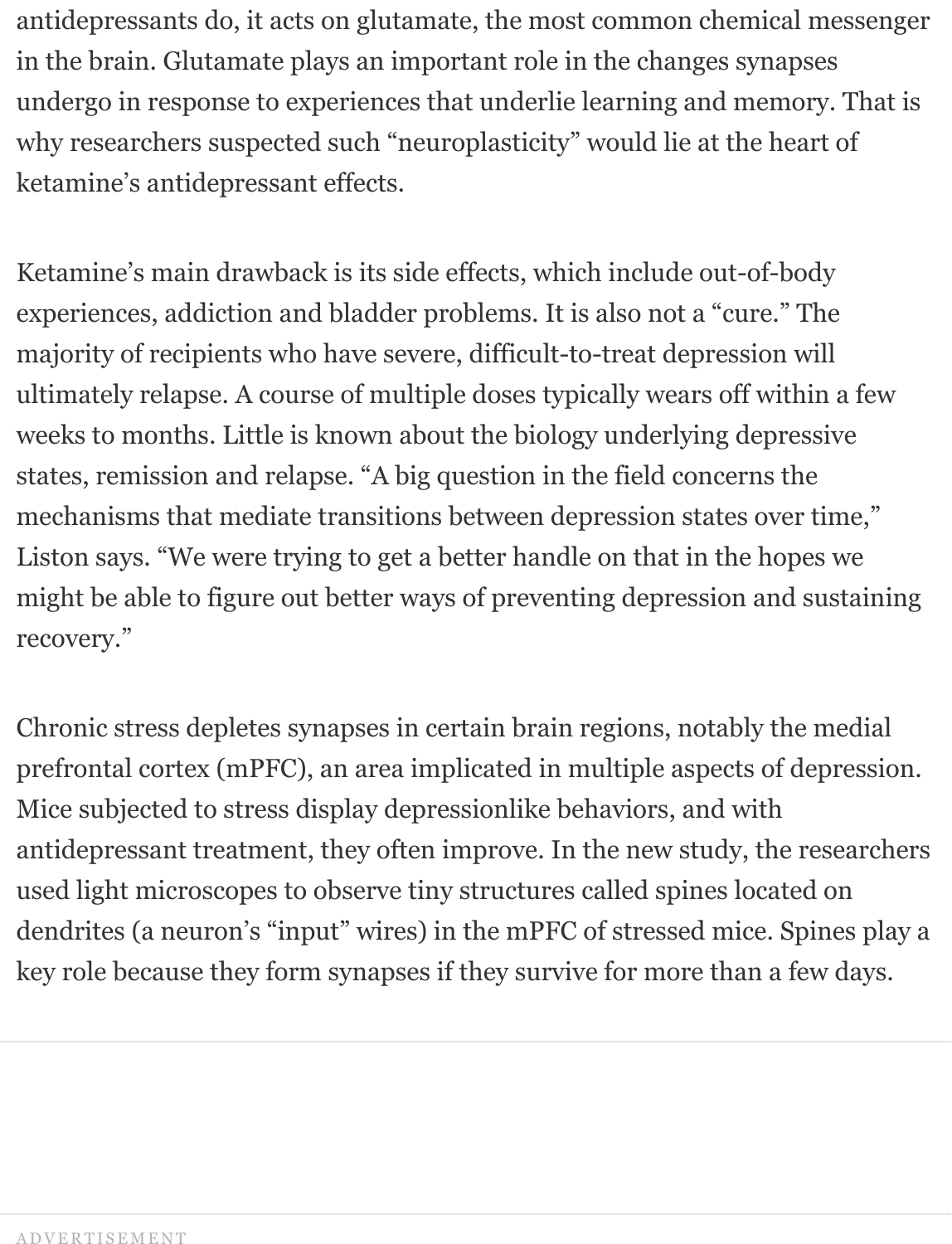For the experiment, some mice became stressed when repeatedly restrained, others became so after they were administered the stress hormone corticosterone. "That's a strength of this study," says neuroscientist Anna Beyeler, of the University of Bordeaux, France, who was not involved in the work, but wrote an accompanying commentary article in *Science*. "If you're able to observe the same effects in two different models, this really strengthens the findings." The team first observed the effects of subjecting mice to stress for 21 days, confirming that this resulted in lost spines. The losses were not random, but clustered on certain dendrite branches, suggesting the damage targets specific brain circuits.

The researchers then looked a day after administering ketamine and found that the number of spines increased. Just over half appeared in the same location as spines that were previously lost, suggesting a partial reversal of stress-induced damage. Depressionlike behaviors caused by the stress also improved. The team measured brain circuit function in the mPFC, also impaired by stress, by calculating the degree to which activity in cells was coordinated, a measure researchers term "functional connectivity." This too improved with ketamine.

When the team looked closely at the timing of all this, they found that improvements in behavior and circuit function both occurred within three hours, but new spines were not seen until 12 to 24 hours after treatment. This suggests that the formation of new synapses is a consequence, rather than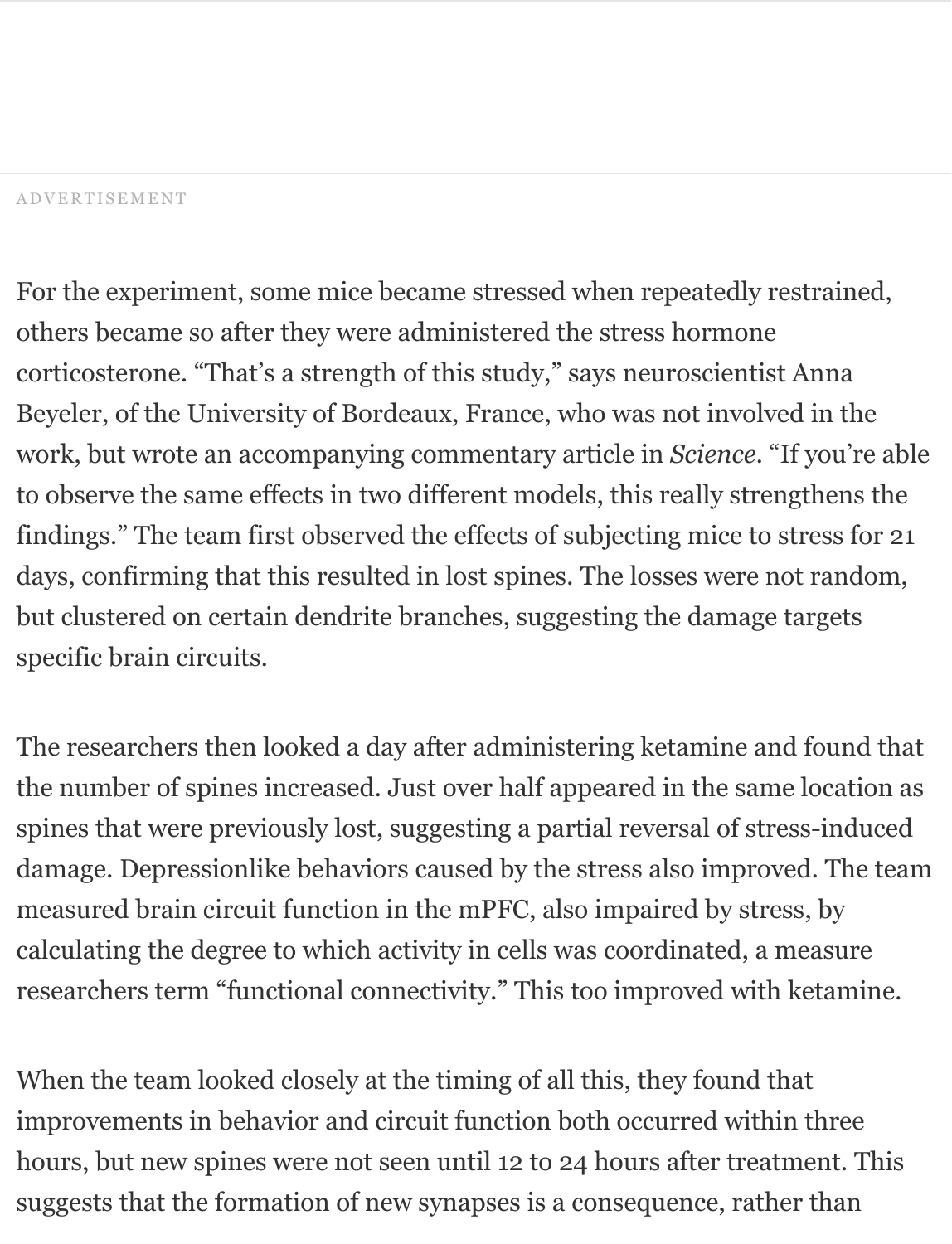cause, of improved circuit function. Yet they also saw that mice who regrew more spines after treatment performed better two to seven days later. "These findings suggest that increased ensemble activity contributes to the rapid effects of ketamine, while increased spine formation contributes to the sustained antidepressant actions of ketamine," says neuroscientist Ronald Duman, of the Yale School of Medicine, who was not involved in the study. Although the molecular details of what happens in the first hours are not yet fully understood, it seems a restoration of coordinated circuit activity occurs first; this is then entrenched by neuroplasticity effects in synapses, which then maintain behavioral benefits over time.



Sign up for *Scientific American*'s free newsletters.



To prove that new synapses were a cause of antidepressant effects, rather than just coinciding with the improved behaviors, the team used a newly developed optogenetic technique, which allowed them to eliminate newly formed spines using light. Optogenetics works by introducing viruses that genetically target cells, causing them to produce light-sensitive proteins. In this case, the protein is expressed in newly formed synapses, and exposure to blue light causes the synapse to collapse. The researchers found that eliminating newly formed synapses in ketamine-treated mice abolished some of the drug's positive effects, two days after treatment, confirming that new synapses are needed to maintain benefits. "Many mechanisms are surely involved in determining why some people relapse and some don't," Liston says, " but we think our work shows that one of those involves the durability of these new synapses that form."

And Liston adds: "Our findings open up new avenues for research, suggesting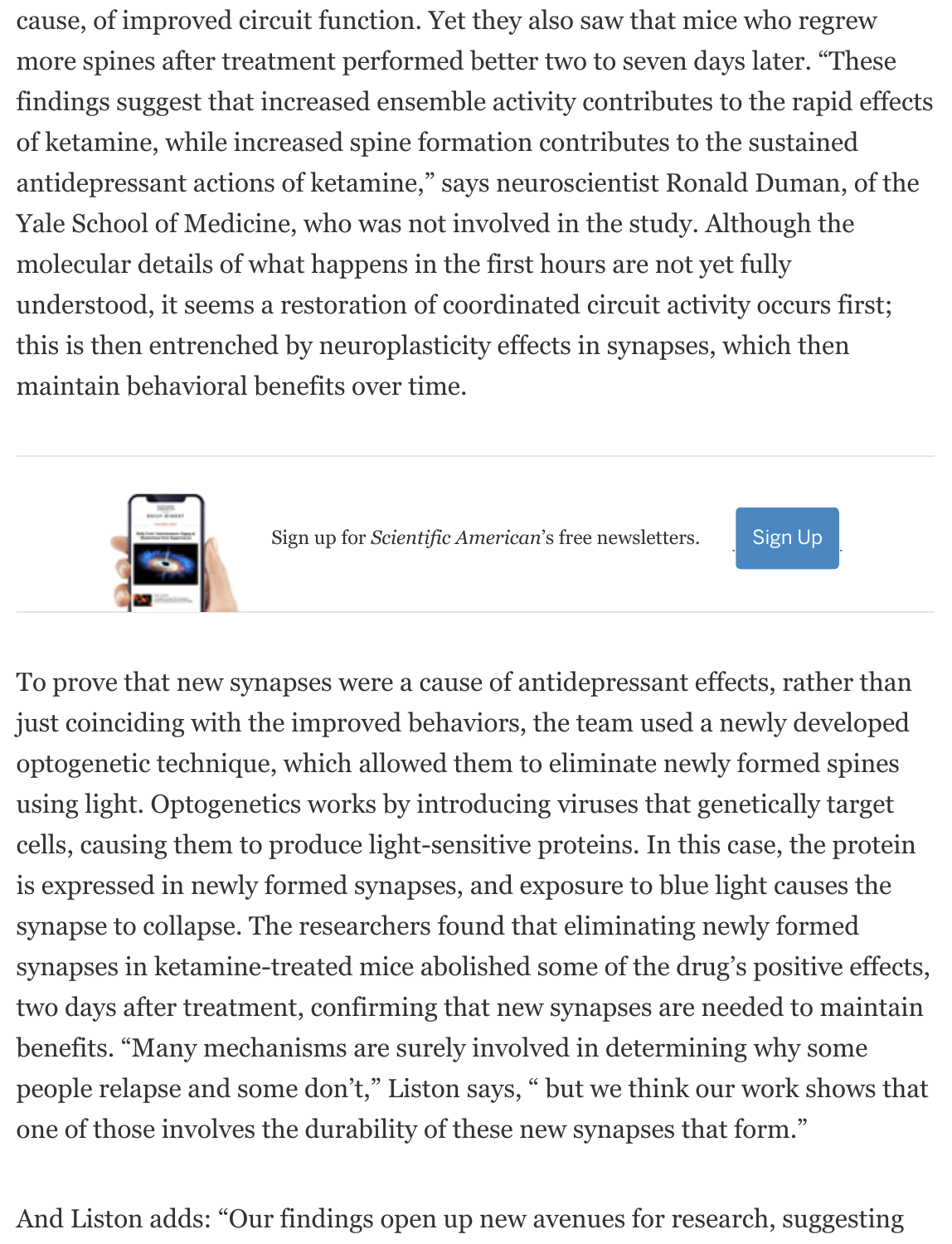that interventions aimed at enhancing the survival of these new synapses might be useful for extending ketamine's antidepressant effects." The implication is that targeting newly formed spines might be useful for maintaining remission after ketamine treatment. "This is a great question and one the field has been considering," Duman says. "This could include other drugs that target stabilization of spines, or behavioral therapies designed to engage the new synapses and circuits, thereby strengthening them."

ADVERTISEMENT

#### ADVERTISEMENT

The study used three behavioral tests: one involving exploration, a second a struggle to escape, and a third an assessment of how keen the mice are on a sugar solution. This last test is designed to measure anhedonia—a symptom of depression in which the ability to experience pleasure is lost. This test was unaffected by deleting newly formed spines, suggesting that the formation of new synapses in the mPFC is important for some symptoms, such as apathy, but not others (anhedonia)—and that different aspects of depression involve a variety of brain circuits.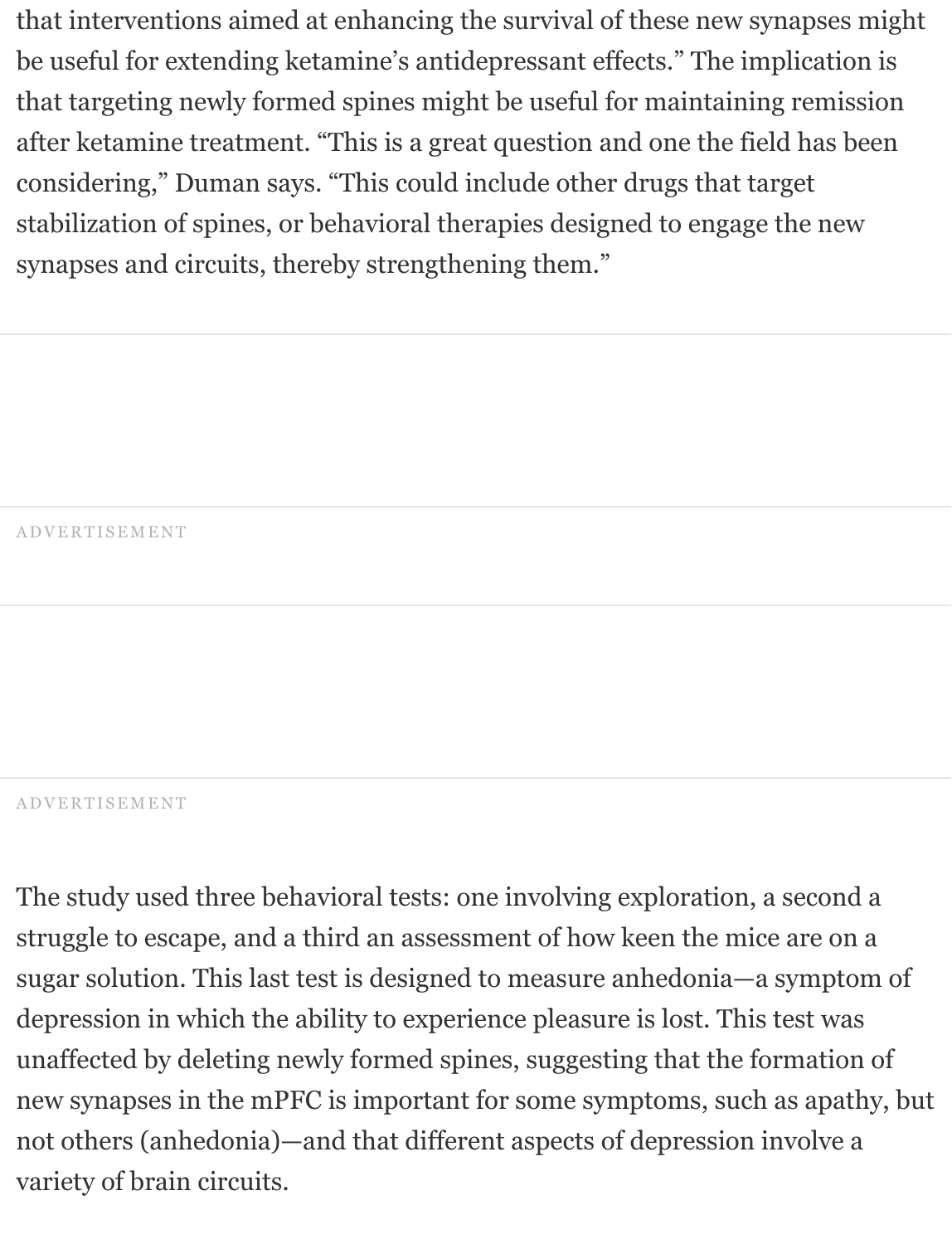These results could relate to a study published last year that found activity in another brain region, the lateral habenula, is crucially involved in anhedonia, and injecting ketamine directly into this region improves anhedonia-related behavior in mice. "We're slowly identifying specific regions associated with specific behaviors," Beyeler says. "The factors leading to depression might be different depending on the individual, so these different models might provide information regarding the causes of depression."

One caveat is that the study looked at only a single dose, rather than the multiple doses involved in a course of human treatment, Zarate says. After weeks of repeated treatments, might the spines remain, despite a relapse, or might they dwindle, despite the mice still doing well? "Ongoing effects with repeated administration, we don't know," Zarate says. "Some of that work will start taking off now, and we'll learn a lot more." Of course, the main caution is that stressed mice are quite far from humans with depression. "There's no real way to measure synaptic plasticity in people, so it's going to be hard to confirm these findings in humans," Beyeler says.

Rights & Permissions

**ABOUT THE AUTHOR(S)**





Simon Makin is a freelance science writer based in London.

Credit: Nick Higgins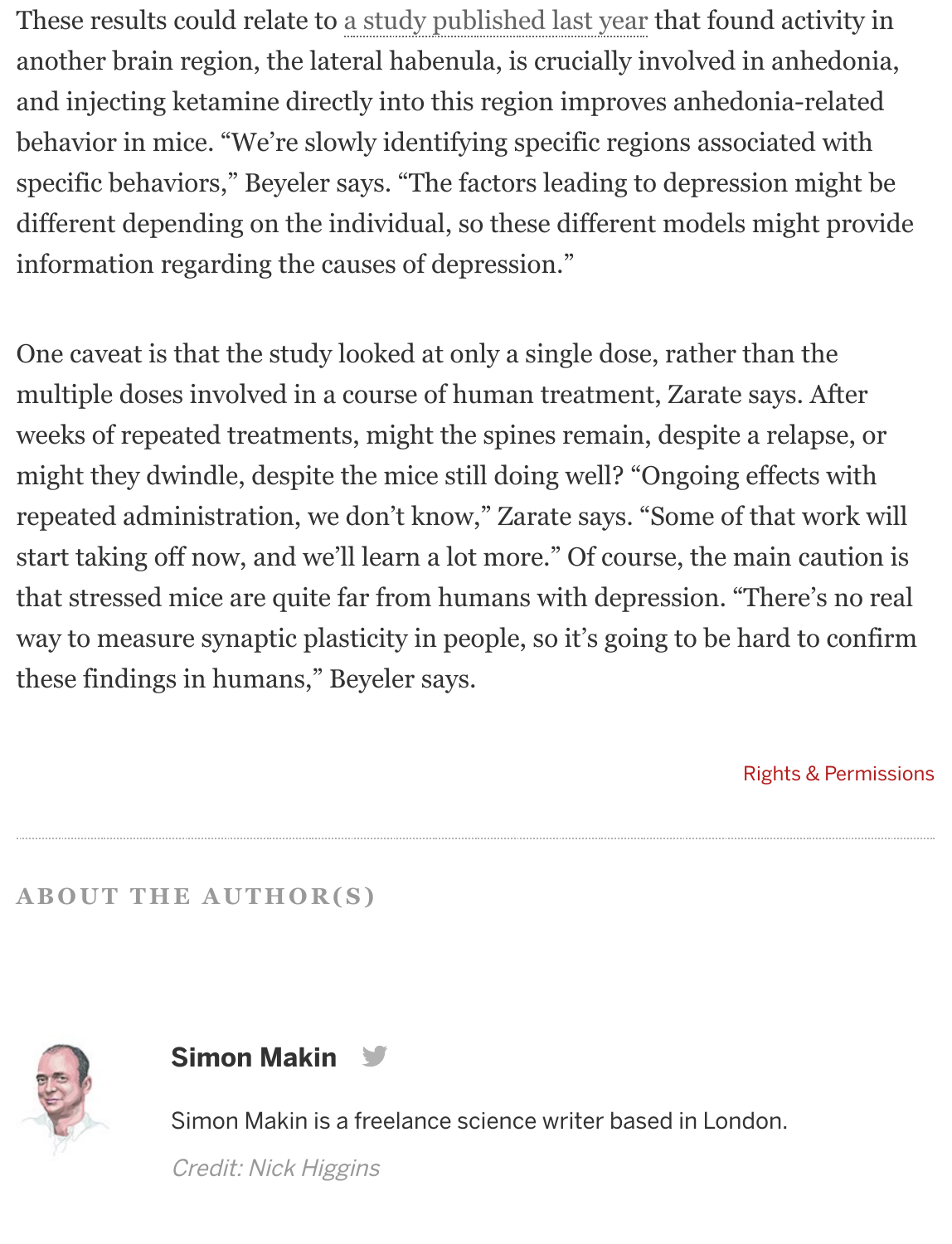**Recent Articles**

[A Newly Identified Protein May Be the Key to Vanquishing the Common](https://www.scientificamerican.com/article/a-newly-identified-protein-may-be-the-key-to-vanquishing-the-common-cold/) [Cold](https://www.scientificamerican.com/article/faster-mri-method-could-shake-up-brain-imaging/)

[Faster MRI Method Could Shake Up Brain Imaging](https://www.scientificamerican.com/article/can-an-illusory-world-help-treat-psychosiss-real-world-delusions/) 

Can an Illusory World Help Treat Psychosis's Real-World Delusions?

## **READ THIS NEXT**

#### **MENTAL HEALTH**

## [Getting the Inside Dope on Ketamine's Mysterious Ability to Rapidly](https://www.scientificamerican.com/article/getting-the-inside-dope-on-ketamine-rsquo-s-mysterious-ability-to-rapidly-relieve-depression/) Relieve Depression

March 2, 2018 — Simon Makin

#### **MENTAL HEALTH**

### [The Ketamine Breakthrough for Suicidal Children](https://www.scientificamerican.com/article/the-ketamine-breakthrough-for-suicidal-children/)

July 18, 2017 — Jack Turban

## [Is Ketamine Right for You? Off-Label Prescriptions for Depression Pick](https://blogs.scientificamerican.com/talking-back/is-ketamine-right-for-you-off-label-prescriptions-for-depression-pick-up-in-small-clinics-part-2/) Up in Small Clinics, Part 2

September 12, 2013 — Gary Stix

### **NEWSLETTER**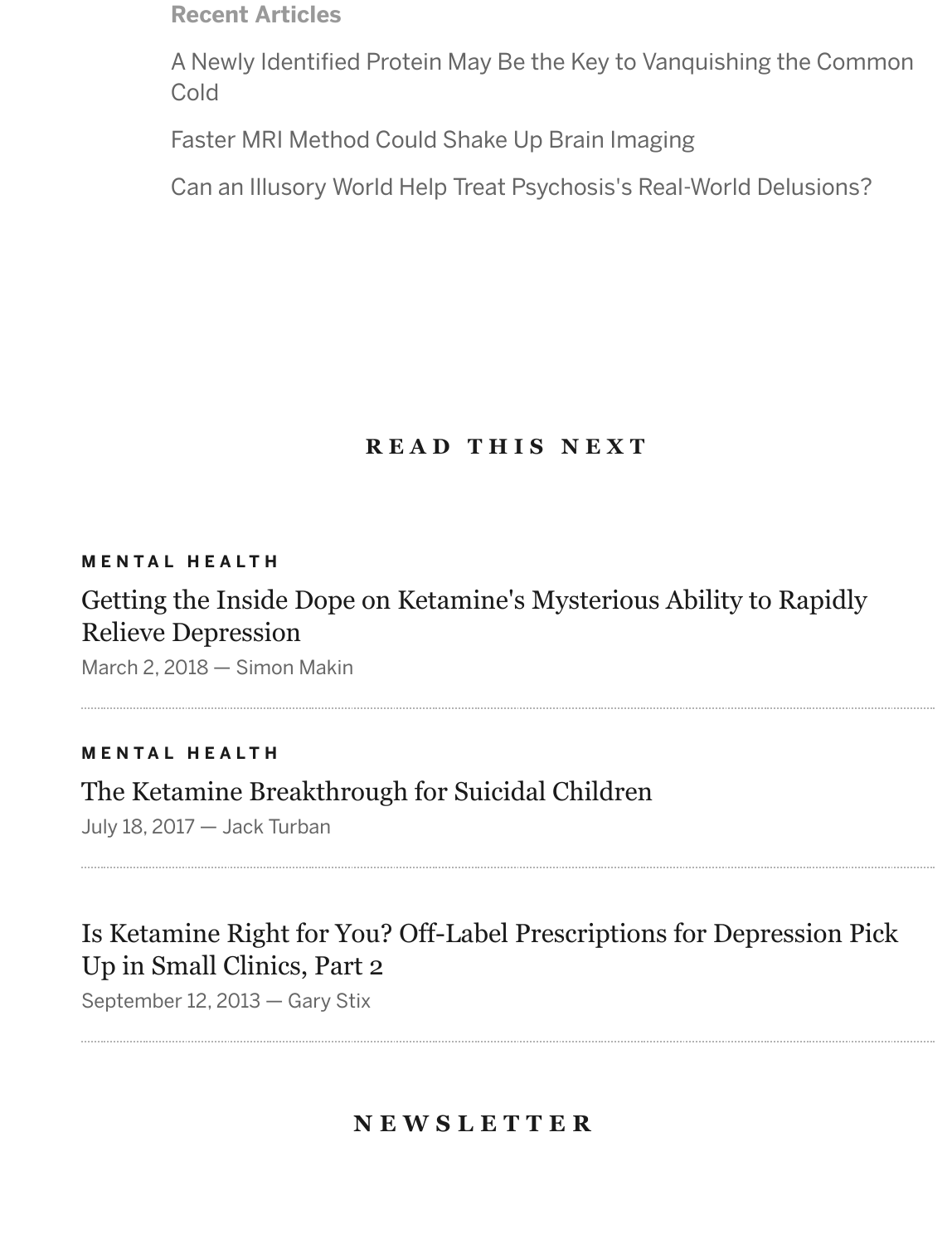# *Get smart. Sign up for our email newsletter.*

Sign Up

# *From Genius to Madness*

Subscribe Now!

**FOLLOW US**



#### **SCIENTIFIC [AMERI](https://www.scientificamerican.com/arabic/)CAN ARABIC**

العربية

| <b>Store</b> | <b>FAOS</b> |
|--------------|-------------|
| About        | Contact Us  |
| Press Room   | Site Map    |